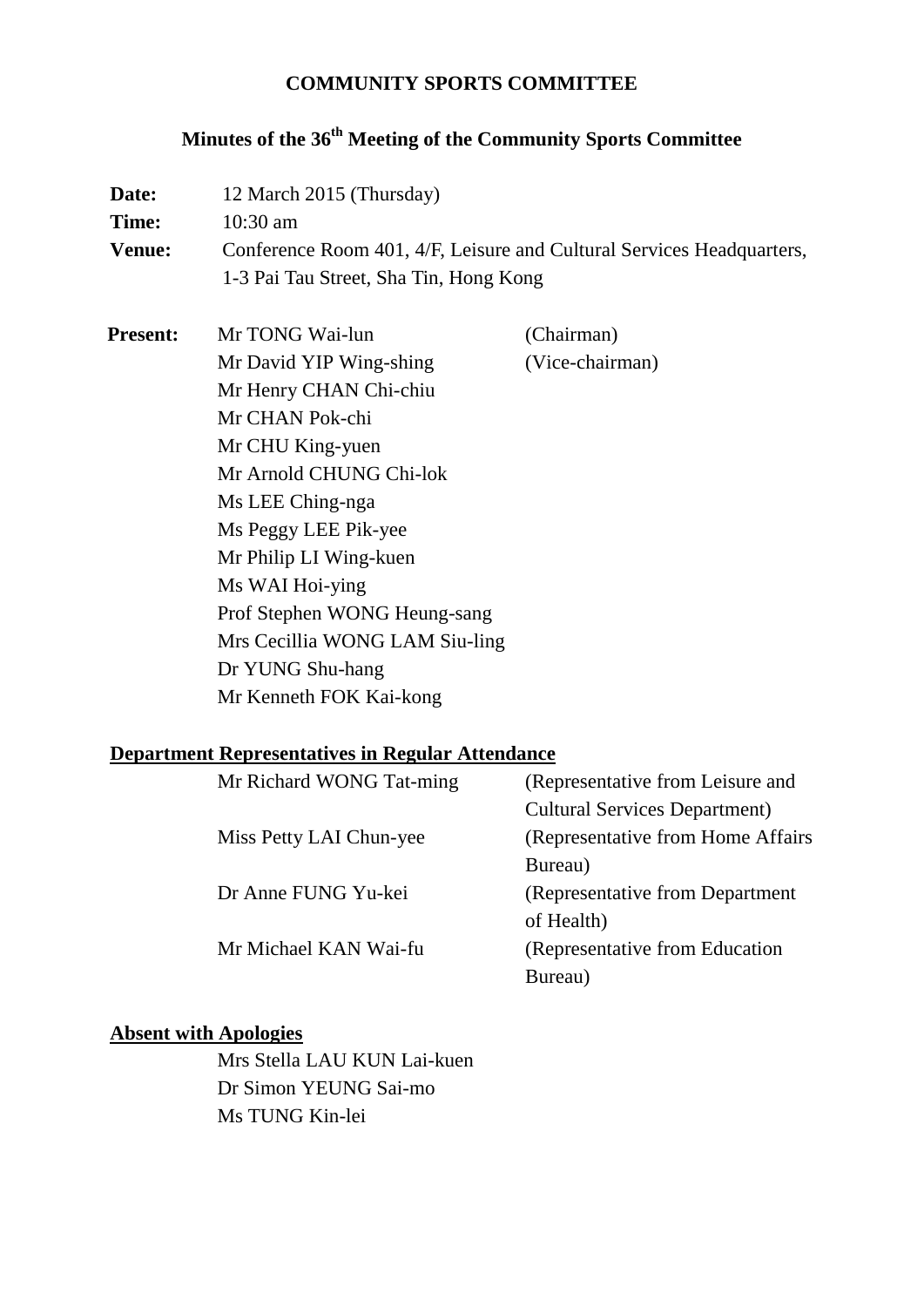#### **In Attendance**

|                  | Ms Michelle LI Mei-sheung | (Leisure and Cultural Services  |
|------------------|---------------------------|---------------------------------|
|                  |                           | Department)                     |
|                  | Mr Raymond FAN Wai-ming   | (Leisure and Cultural Services) |
|                  |                           | Department)                     |
|                  | Ms Linda LAW Lai-tan      | (Home Affairs Bureau)           |
|                  | Ms Rebecca LOU Wai-yi     | (Leisure and Cultural Services) |
|                  |                           | Department)                     |
|                  | Ms Joanne FU Lai-chun     | (Leisure and Cultural Services) |
|                  |                           | Department)                     |
| <b>Secretary</b> |                           |                                 |
|                  | Ms Winnie LEE Fung-ming   | (Leisure and Cultural Services) |
|                  |                           | Department)                     |

#### **Opening Remarks**

1.1 The Chairman welcomed all Members and representatives of various government departments to the first meeting of the current Community Sports Committee (CSC). He extended welcome to four new Members, namely Mr CHAN Pok-chi of the Sai Kung District Council, Ms WAI Hoi-ying of the Sham Shui Po District Council, Mr Arnold CHUNG of the National Sports Associations (NSAs) and Mr Kenneth FOK, the new representative of the Sports Federation & Olympic Committee of Hong Kong, China (SF&OC), for attending the meeting for the first time. Mr Michael KAN of the Education Bureau (EDB), who attended the meeting for the first time, and Ms Linda LAW of the Home Affairs Bureau (HAB), who attended the meeting to discuss Item 4 on the agenda regarding the progress of the Kai Tak Multi-purpose Sports Complex (MPSC) Project, were also welcomed. The Chairman hoped that all Members would continue to voice their opinions actively and work hand in hand for the development of community sports. Besides, he was grateful to former Members, Mr Daniel CHAM, Mr CHENG Shu-ming, Mr LIU Ah-chuen, Mr Raphael TONG and Mr George YIP for their contribution to the CSC.

1.2 The Chairman reminded Members that the Rules of Procedure of the HKSAR Government prohibit non-official members from disclosing confidential information obtained from the CSC. He asked Members to submit the duly completed confidentiality agreement to the Secretariat after the meeting. Members noted the arrangement.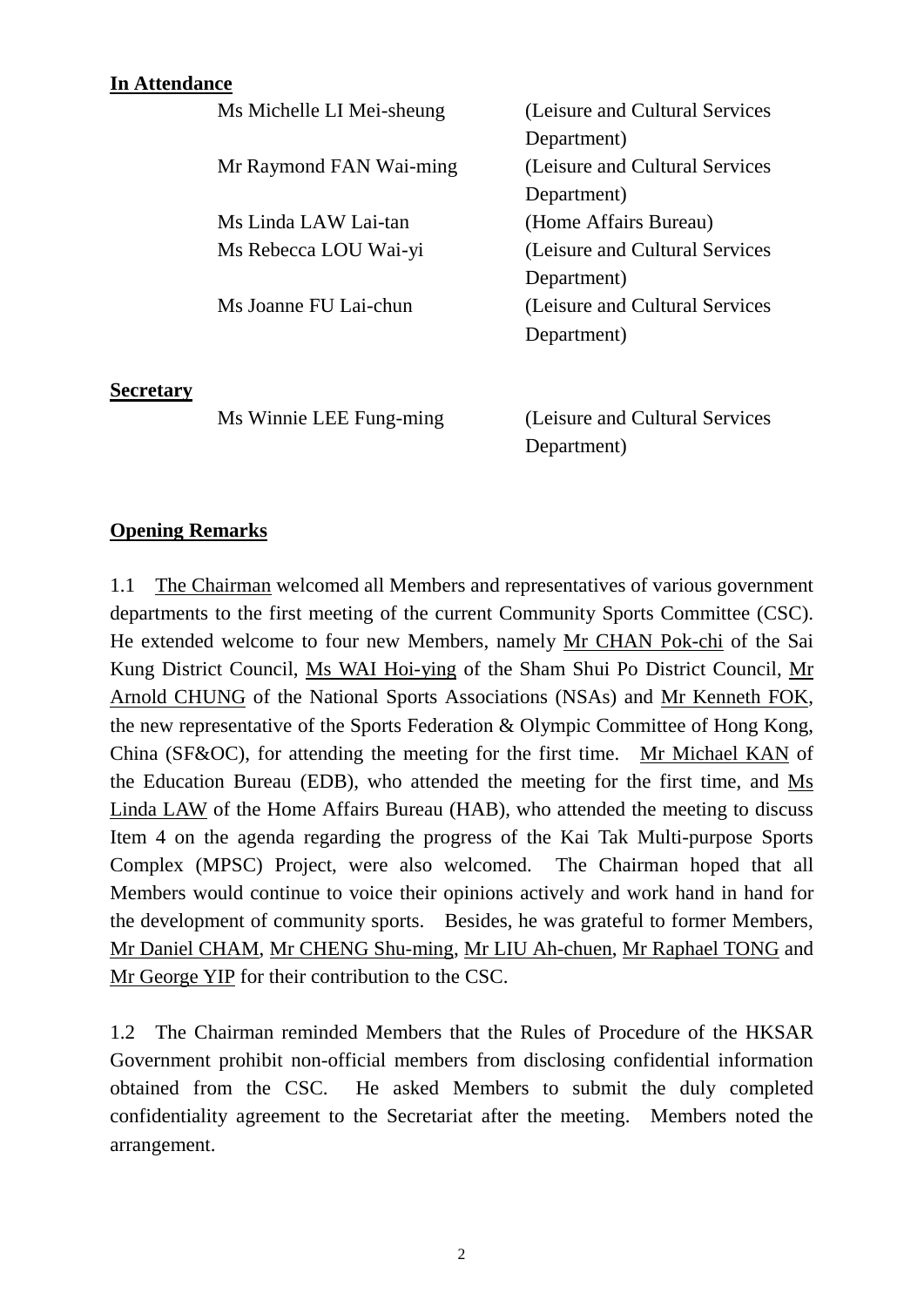## **Item 1: Confirmation of the Minutes of Last Meeting of the CSC**

2.1 The draft minutes of the 35th meeting of the CSC was emailed to Members for comment on 17 February 2015 by the Secretariat. Proposed amendments from Mr Raphael TONG were received subsequently. The amended minutes were emailed to Members on 6 March. The Chairman asked Members to refer to the summary of proposed amendments tabled at the meeting. As no further amendment was proposed at the meeting, the Chairman announced that the minutes of the 35th meeting were confirmed.

## **Item 2: Matters Arising**

## **Progress Report on the 5th Hong Kong Games**

3.1 The Chairman invited Ms Rebecca LOU, Secretary General of the 5th Hong Kong Games (HKG) Organising Committee, to report on the progress of the organising work for the 5th HKG and give a PowerPoint presentation of the Jockey Club Vitality Run, which was held at Sha Tin Sports Ground on 8 March.

3.2 Ms Rebecca LOU reported that the Standing Committee and the Organising Committee of the 5th HKG had held their third meetings on 18 December 2014 and 30 January 2015 respectively to discuss the progress of the organising work. She added that the 18 District Councils (DCs) completed the selection of local representatives at the end of January. The response from the public was overwhelming. Out of 6 700 odd athletes participating in the selection, more than 3 200 of them were nominated to represent the districts they resided in. Intensive training was being arranged for these selected athletes to facilitate their active preparation for the HKG and help them achieve good results.

3.3 As scheduled, the Secretariat of the Organising Committee had implemented the publicity work of the 5th HKG through different channels as appropriate and kicked off a series of promotion and community participation activities. The Cheering Team Competition for the 18 Districts and the Dynamic Moments Photo Contest would invite two and one CSC Members respectively to serve on the adjudicating panel.

3.4 In early 2015, the Organising Committee received a Chinese calligraphy work of the title "Hong Kong Games" written by the renowned artist Mr Andy LAU for printing on HKG souvenir T-shirts, which would be distributed for free to members of the public participating in the HKG. The participants of the Jockey Club Vitality Run, which was recently held on 8 March, were the first to receive the souvenir T-shirts. To attract more spectators to cheer on the athletes at the competition venues, those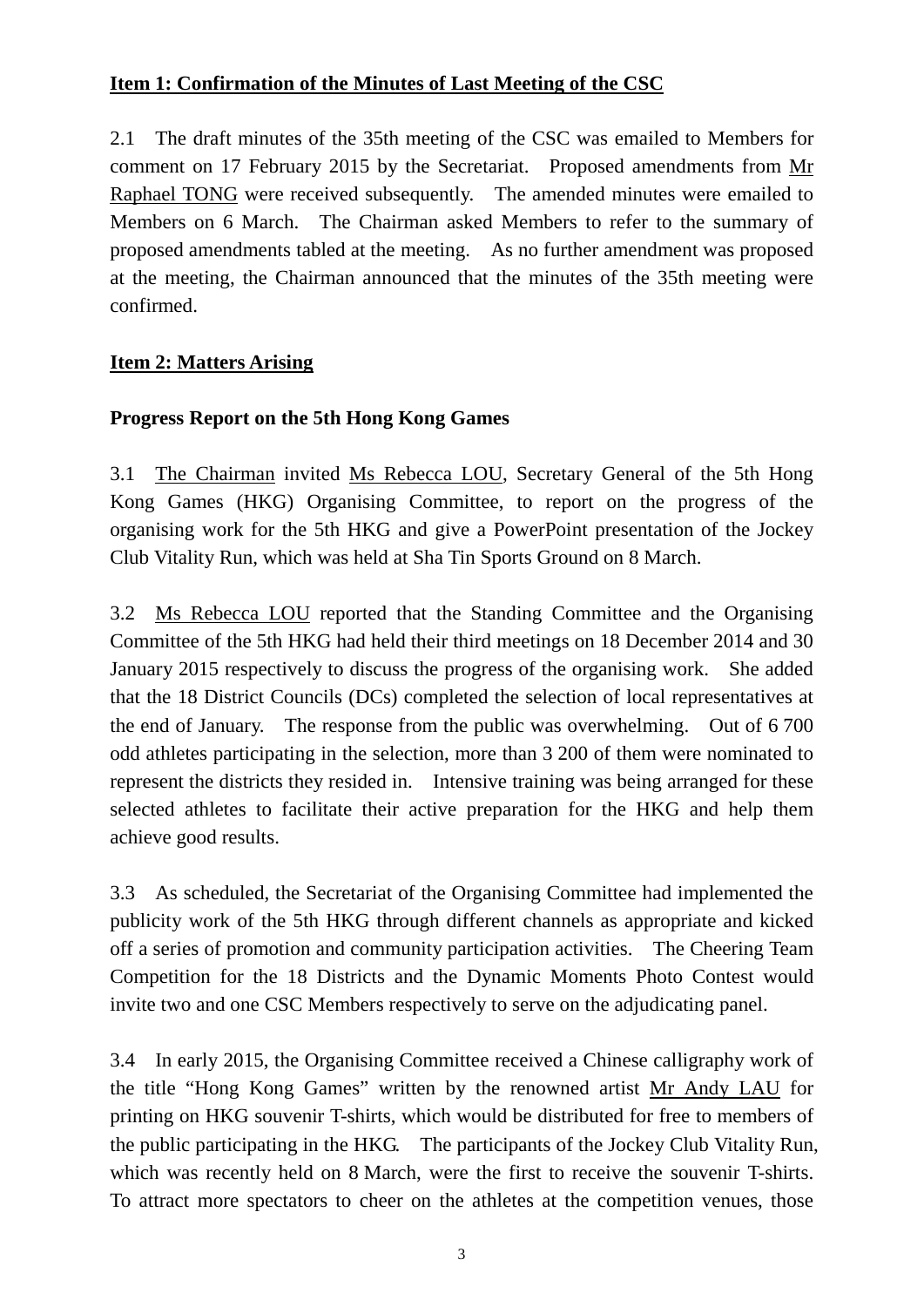who would attend the opening ceremony or competitions of the HKG might receive a HKG souvenir T-shirt.

3.5 The Organising Committee had so far received sponsorship in cash amounting to \$7.19 million and in kind/service worth around \$3.52 million from 17 organisations.

3.6 As regards the invitation of two CSC Members to serve on the adjudicating panel of the Cheering Team Competition for the 18 Districts and one on that of the Dynamic Moments Photo Contest, the Chairman proposed to nominate Mr Philip LI and Mrs Cecilia WONG to adjudicate at the cheering team competition. Mr CHU King-yuen was nominated to adjudicate at the photo contest. Members raised no objection to the nominations. Mr Philip LI, Mrs Cecilia WONG and Mr CHU King-yuen, who were present at the meeting, accepted the invitations.

3.7 In addition, Ms Rebecca LOU shared with Members the footage of highlights of the Jockey Club Vitality Run using PowerPoint.

3.8 Members' views on the Jockey Club Vitality Run and responses from the LCSD were summarised as follows:

- (a) Prof Stephen WONG praised that the activity created a good atmosphere and generated publicity. He suggested promoting running and making it the signature sport of Sha Tin.
- (b) Mr Philip LI suggested that the collaboration between the Vitality Run and the Festival of Sport could generate synergy and further promote sports in the territory. He also suggested increasing the funding for this activity so as to reduce NSAs' expenditure on promoting sports.
- (c) Mr Kenneth FOK concurred with the suggestion that the Vitality Run could be held in collaboration with the SF&OC. He commented that the success of the activity was mainly due to the right direction set out by the Organiser in choosing running, a popular sport, for public participation. He said that the activity was in line with the existing national policy as it encouraged public participation in sports and advocated public health. He remarked that the Organiser could foster the community's awareness of sport through education with a multi-pronged approach so that members of the public would begin to exercise more often following their experience in the Vitality Run. In addition, he praised the Organiser for promoting family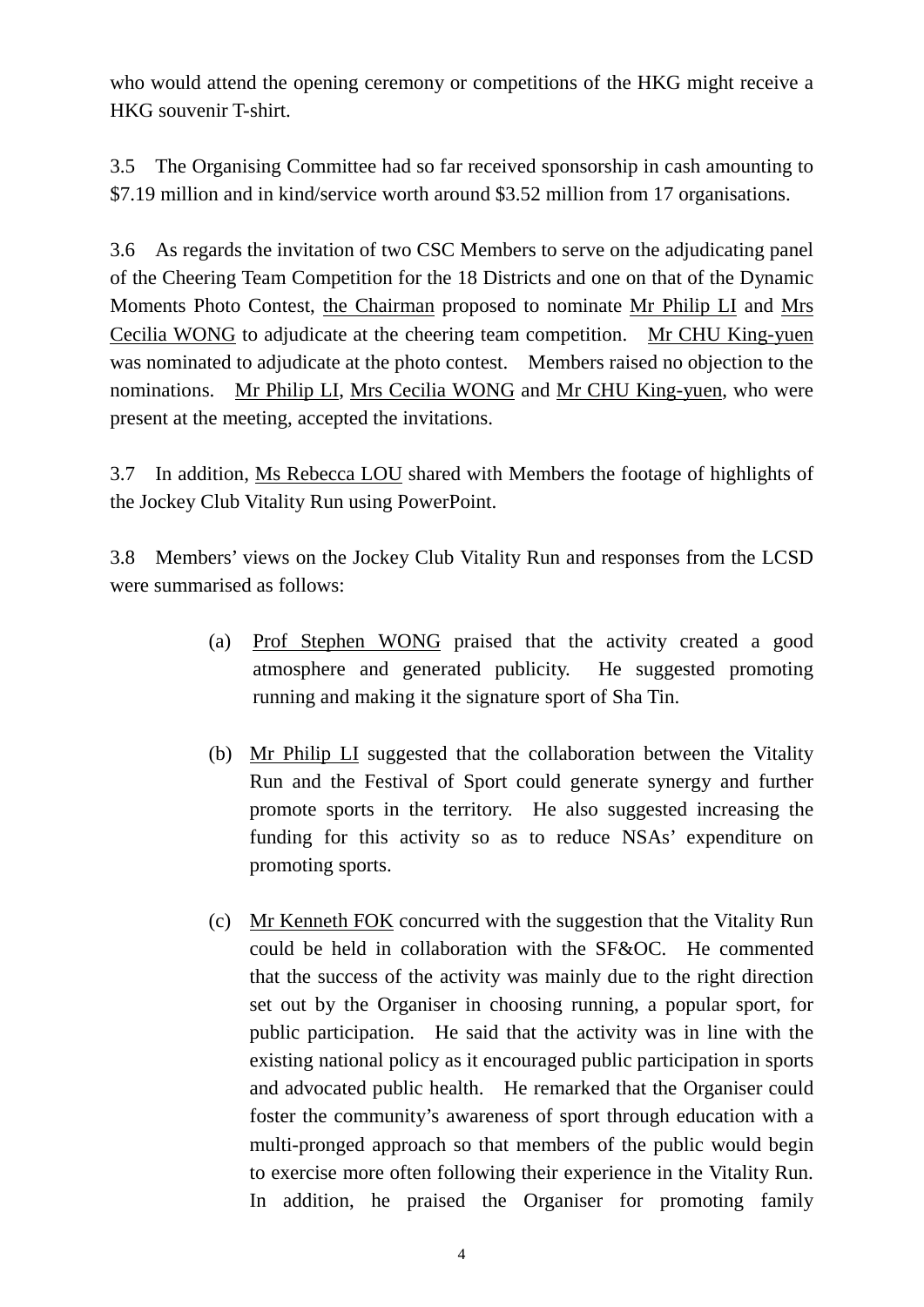participation in the activity and further boosting participants' enthusiasm about sports by means of a carnival-like event. All these contributed to the success of the activity.

- (d) Mr Michael KAN of the EDB praised the activity for creating an atmosphere that encouraged family participation in sports, which went well with the setting of the activity. It was the key to the success of the activity. He believed that parents' participation in sports was an important factor for children to develop the habit of playing sports.
- (e) Mr Raymond FAN, the Deputy Director of the LCSD credited the success of the activity to its positioning. It was appropriate to set the quota at 3 800 places. The selected site also fitted the community size of Sha Tin. He said that the activity might not have achieved the same level of success had it been positioned differently.
- (f) Mr Richard WONG of the LCSD added that the incorporation of carnival elements into the activity also contributed to its success. Setting up game stalls and holding other activities on the hard-surface pitch next to the Sports Ground helped facilitate family participation. In addition, he concurred with Members' suggestion that the activity could be held in collaboration with the SF&OC, believing that this would achieve some effects. He remarked that he would follow up the suggestion.
- (g) Mrs Cecilia WONG said that distance run was an activity that required practice, training and development. She inquired of the LCSD about the arrangement in these aspects and the number of injured participants on the activity day.
- (h) Ms Peggy LEE suggested making the Vitality Run a regular activity to be held in each district by the LCSD and submitting funding applications to DCs. District Sports Associations could go along with the publicity of the activity and promote running at the community level. Members of the public could also check their personal health condition and obtain health information in the carnival-like activity.
- (i) Ms WAI Hoi-ying suggested enhancing the publicity efforts for the HKG futsal competition and reviewing the kick-off time of the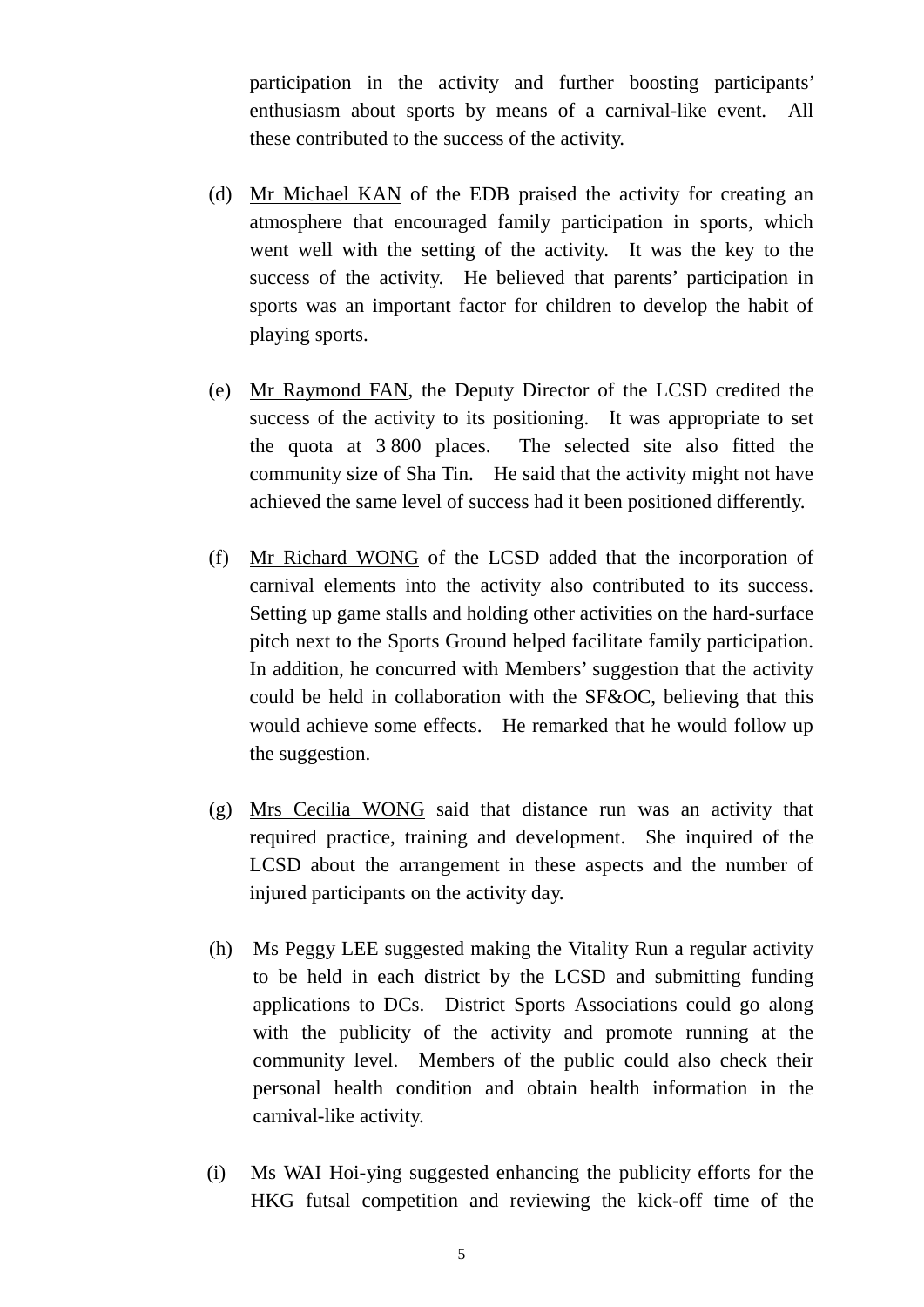matches to ensure that the players could get to the venues in time after work.

- (j) Mr Arnold CHUNG proposed engaging famous athletes in future Vitality Runs which could be of some help in promoting the sport.
- (k) Ms Rebecca LOU of the LCSD consolidated Members' views and responded as follows: (i) in addition to the publicity campaign through various media (including television and newspapers) prior to the Vitality Run, the Organiser had informed participants of safety tips and preparations needed for the running event; (ii) on the event day there were two participants who felt slightly unwell and needed assistance from the Auxiliary Medical Service, and 15 participants who received physiotherapy treatment on the spot; (iii) conveniently located venues had been chosen for the finals of the eight sports events of the HKG, and the commencement time of the matches held on weekdays had been postponed. With sufficient number of reserve players for all the team events, there were enough players for the matches; and (iv) as regards the suggestion of organising the Vitality Run or carnival-type activities in the 18 districts, it would be for the districts to consider and determine, taking into account the resources and suitable venues available.
- (l) Ms Michelle LI, Director of Leisure and Cultural Services (DLCS), said that the Vitality Run, a new event added in the 5th HKG, attributed its success to both community participation and the carnival approach. She called for continuous support from Members for the promotion of HKG at the district level, including entering the HKG events in teams and cheering the participants on, so as to engage all the 18 districts in the HKG. She also urged Members to attend the HKG Cheering Team Competition for 18 Districts to be held on 29 March to show their support. Furthermore, she expressed thanks to Ms WAI Hoi-ying for her suggestion of stepping up the publicity and promotion efforts for the HKG events. She said that the Department would continue to publicise the HKG events by means of sports shows produced by the Television Broadcasts Limited (TVB) as well as promotional activities attended by TVB artistes. Members were welcome to give their views on how to make the coming HKG events more popular.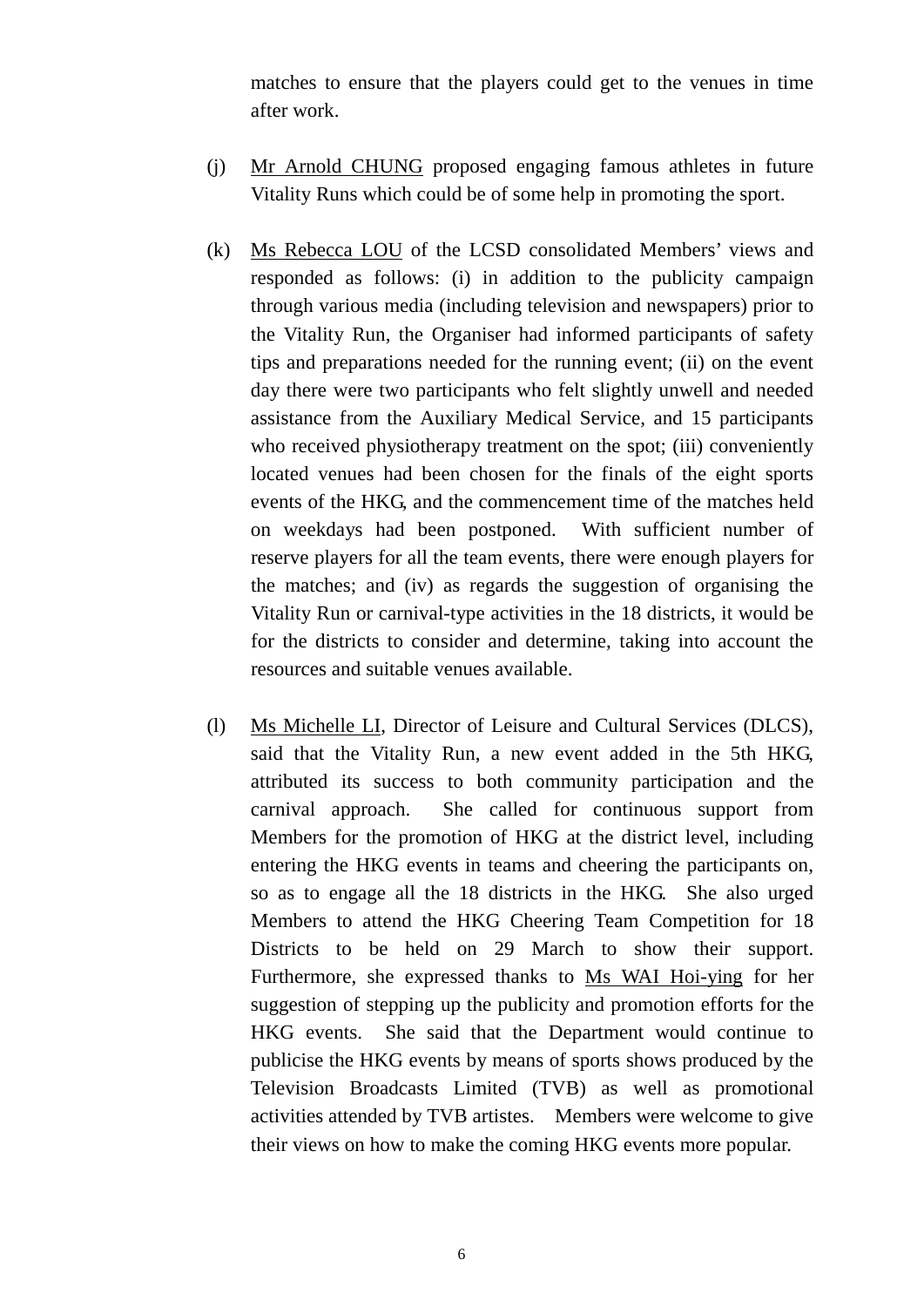- (m) Mr CHU King-yuen mentioned that Tai Po District offered a pleasant environment, and two distance races were held by the district sports association every year. He opined that the District Leisure Services Offices of the LCSD could offer assistance to district sports associations on sports promotion activities.
- (n) Miss Petty LAI of the HAB said that the level of community participation was one of the major vetting criteria for "M" Mark Events under the purview of the Sports Commission. Going along with the development of individual sport, the NSAs would organise various sports training activities for schools with a view to helping children develop a habit of doing exercise at an early age. Given that dozens of running events of various lengths were held across the territory by public and private sectors every year, she suggested Members work in collaboration with district sports associations/bodies to create greater synergy.
- (o) Mr David YIP, the Vice-chairman, thanked LCSD staff for their efforts. He commented that the Vitality Run, featuring a combination of a carnival-type activity and a running event, had successfully attracted people of different ages. The event, held in a warm atmosphere, had won the support of District Councils. He hoped that the next edition of the Vitality Run could increase the quotas from the existing 3 800 to at least 10 000. Noting that no additional resource and manpower had been allocated for the HKG by the LCSD despite the increase in activities, he hoped that his proposal for enhancement would not burden the LCSD in terms of resources and manpower.
- (p) The Chairman thanked Members for their valuable views and expressed his gratitude to Ms Michelle LI, DLCS, Mr Raymond FAN, DDLCS and Mr CHAU How-chen for officiating at the Vitality Run starting ceremony together with other guests. He also thanked LCSD staff for making the event a success. He said that a review would be conducted after completion of the HKG, and Members were encouraged to give their views then.

#### **Item 3: Proposal on Sport For All Day 2015 (CSC Paper 01/15)**

4.1 The Chairman invited Ms Winnie LEE of the LCSD to present CSC Paper 01/15 by PowerPoint.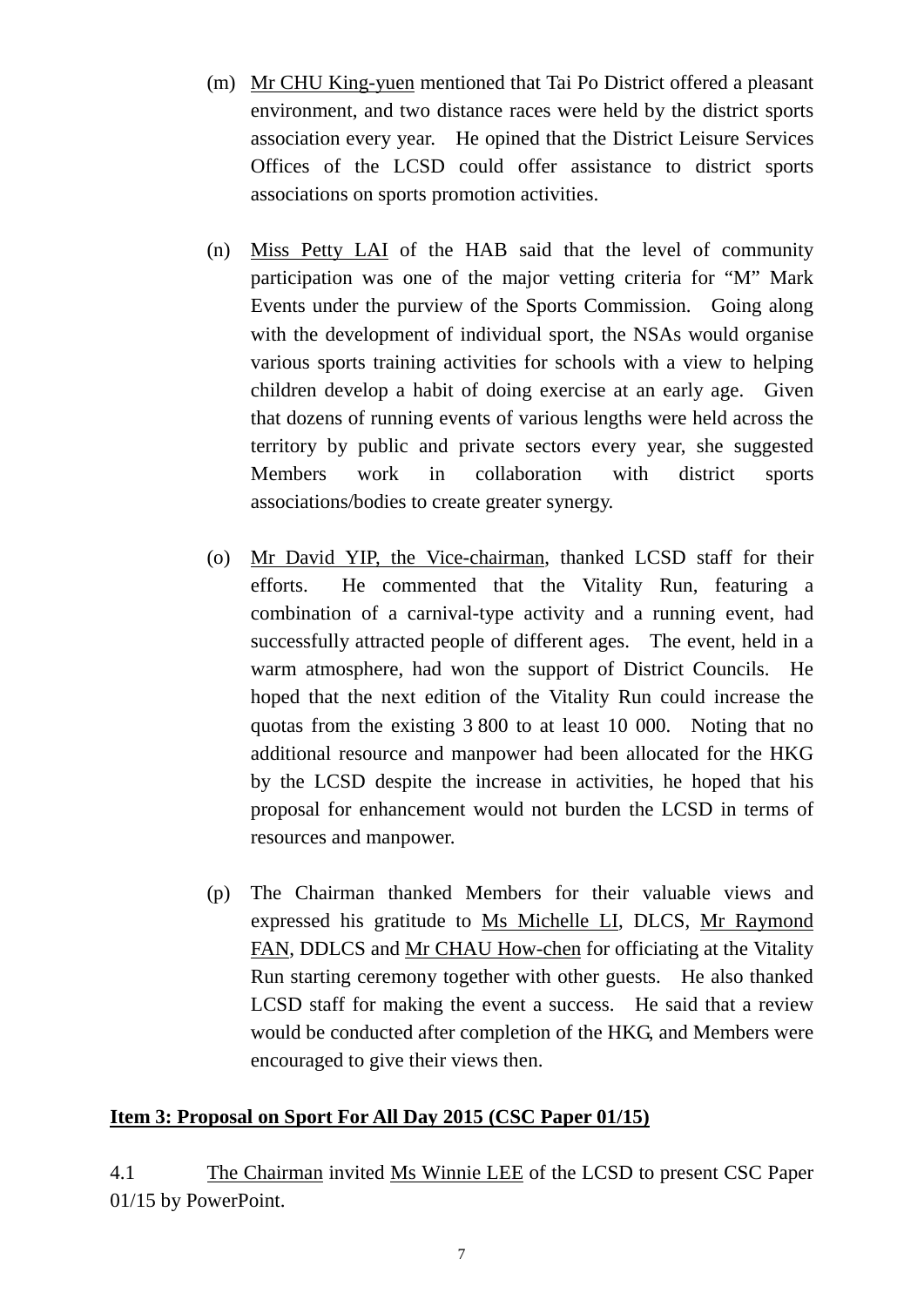4.2 Ms Winnie LEE briefed Members on CSC Paper 01/15. Members' views on the contents of the paper and the Department's response were summarised below:

- (a) Mrs Cecilia WONG and Mr Arnold CHUNG commended the diversity of activities and suggested holding an additional Sport For All Day each year. Mr Arnold CHUNG recommended holding another Sport For All Day in winter to encourage members of the public to take part in physical activities more often in the season and to avoid adding pressure on the already fully booked indoor stadia in summer. Mr Philip LI proposed the extension of the existing Sport For All Day to Sport For All Week and hoped that the LCSD and the HAB could seek additional funding from the Financial Secretary for community sports development.
- (b) Mr Henry CHAN praised the proposed programmes, including parent-child activities, tailored activities for people with disabilities and free use of swimming facilities, which was the most popular programme, for meeting different people's needs. He hoped that the number of days of free use of LCSD facilities could be increased so as to encourage community participation in sport. He also proposed the provision of 3D photo panels at suitable recreation and sports venues to tie in with the publicity. The Chairman suggested using the portraits of elite athletes for the photo backdrops so as to boost publicity.
- (c) Mr CHU King-yuen recommended having winners of the HKG take part in activities to be held in various districts in this year's Sport For All Day so as to help disseminate the message of doing exercise.
- (d) Mr Kenneth FOK suggested that, subject to the availability of resources and if technically feasible, the Department should collect basic data on the participants as well as their purposes and expectation in attending the seminars and activities. Such data could be useful for planning programmes and designing publicity campaign for the next edition of the event to better meet the needs of different target groups.
- (e) Ms LEE Ching-nga recommended promoting the idea of making physical activity part of daily life, such as encouraging people to take a longer walk to work or back home, so as to make exercise a part of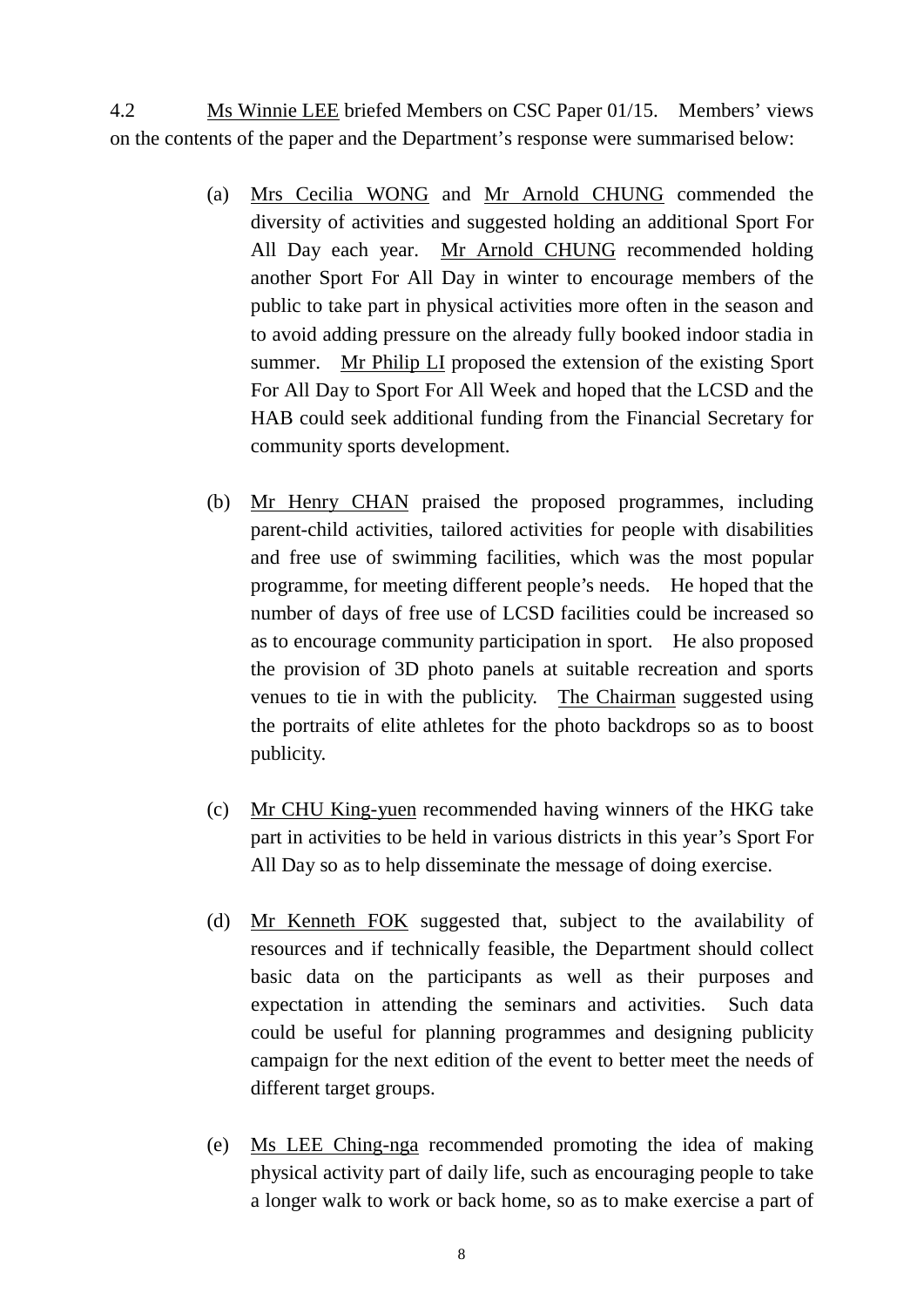daily life. She also hoped that the participants would share their sport experiences after the Sport For All Day through social media like Facebook so as to take the aim of the event further into the community.

(f) Mr Richard WONG of the LCSD took note of Members' views of organising more Sport For All Days. Nevertheless, having taken into consideration the resource constraints and the views of various stakeholders, the Department had to strike a balance among the expectations of different parties. Regarding the arrangement of free use of leisure facilities, for instance, one additional Sport For All Day would make it more difficult for regular hirers to book facilities on the event day. Having considered the needs of all parties, he found the existing arrangement of having a one-day event appropriate. As for the programmes of the event, he took note of Members' views on the activities. As regards the methods of conveying the event message, he said the Department could continue the existing publicity campaign to encourage people to do more exercise and develop a habit of engaging in physical activities every day. He added that with the aim of promoting "sport for all", the Department had published various publicity brochures with tips on how to engage in recreation and sports activities that were good for their body and mind at the right time every day. He said that the LCSD had previously made use of its limited resources to conduct simple opinion surveys at its sports centres to collect public views on the free use of facilities. He further said that subject to the availability of resources, the Department would consider enhancing the surveys, and the results obtained would be used as reference when organising events in future so as to provide activities which would better meet the needs of the public.

4.3 The Chairman thanked Members for their valuable views. He believed that departments would seriously consider their views to refine the event.

# **Item 4: Progress of the Kai Tak Multi-purpose Sports Complex (MPSC) Project (CSC Paper 02/15)**

5.1 The Chairman invited Ms Linda LAW of the HAB to present CSC Paper 02/15.

5.2 Ms Linda LAW briefed Members on CSC Paper 02/15. Members' views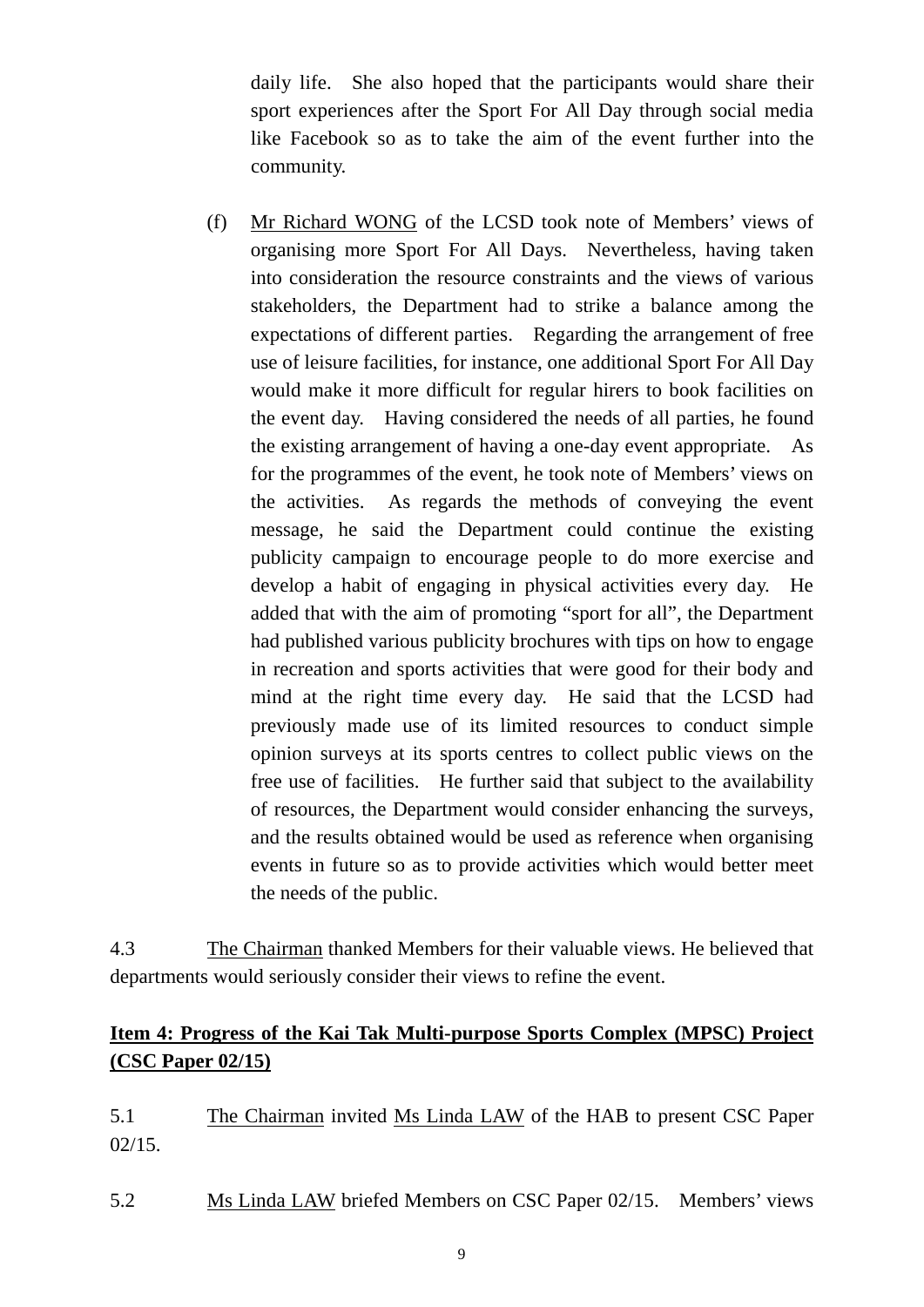on the paper and the relevant responses from the Department were summarised as follows:

- (a) Mrs Cecilia WONG suggested reserving areas in the MPSC for non-profit-making organisations to run social enterprises, as a way to enhance social inclusion.
- (b) Mr Philip LI recommended connecting the MPSC to the Cruise Terminal, and that could be done with a running track. He also suggested leaving some room in the MPSC for the development of cricket and baseball.
- (c) Mr CHU King-yuen was supportive of the project. To keep the development from becoming a "white elephant" project, he suggested planning its operation in a multi-pronged approach with reference to usage rate.
- (d) Ms Michelle LI, DLCS, remarked that Sung Wong Toi Park next to the project site would be affected by the construction of the Shatin to Central Link. The LCSD would keep in close view the progress of the construction and would make sure the park fit in with the MPSC project.
- (e) Mr Raymond FAN, DDLCS, was positive that the leisure facility project could play a role in the development and promotion of major sports events. Upon its completion, one could anticipate diverse comments on the operational arrangements from different parties. He was confident that the management staff would handle them flexibly as the facilities went into service. Stakeholders in support of the project were encouraged to voice their opinion, which would shape the MPSC into a viable tool in promoting the development of leisure and sports services in Hong Kong.
- (f) In response to Members' suggestions, Ms Linda LAW stated that the MPSC would be connected to the Cruise Terminal by the Metro Park and the Waterfront Promenade, both of which were still in planning. The connection was expected to be around 1.5 km in length. The HAB would make reference to the usage rates of major sports venues in East Kowloon and the operational figures of the Hong Kong Stadium, as well as comments on the project from stakeholders, including the National Sports Associations and the Committee, in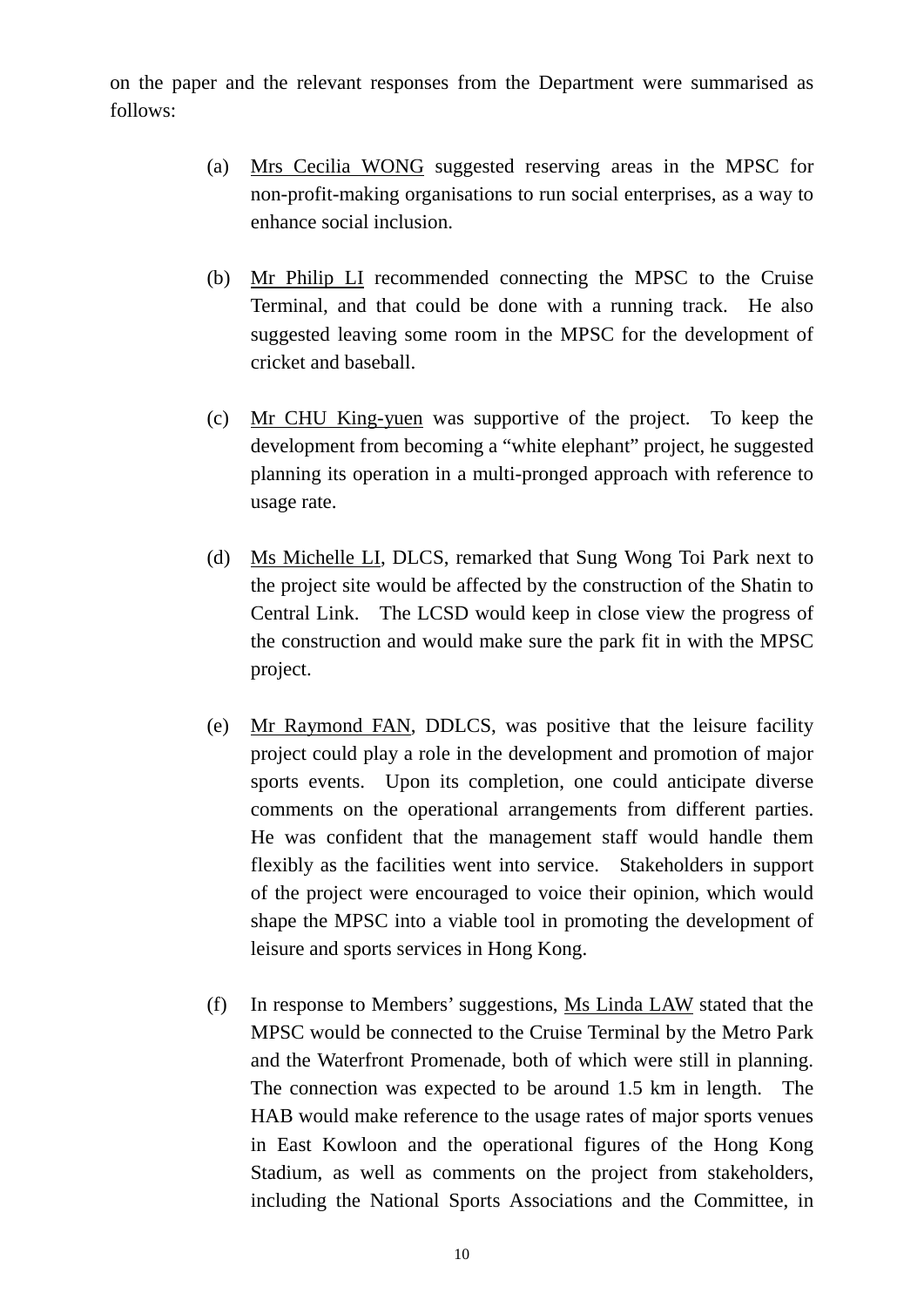refining the development.

# **Item 5: A Consultancy Study on the Development of Disabled Sports (CSC Paper 03/15)**

6.1 The Chairman invited Miss Petty LAI of the HAB to present CSC Paper 03/15.

6.2 Miss Petty LAI briefed Members on CSC Paper 03/15. Members' views on the paper and the relevant responses from the Department were summarised as follows:

- (a) Ms Cecilia WONG thanked the Administration for conducting a study on the development of disabled sports. She suggested further popularising disabled sports. Also, she would like to be informed of the schedule of the study.
- (b) Miss Petty LAI replied that they had given consideration to the issue of enhancing the popularisation of disabled sports, as reflected in paragraph 4 of the paper on how to further promote sports participation among people with disabilities. As for the schedule of the study, a consultant would be formally appointed in May, and the study was expected to take 9 months to a year to complete.

## **Item 6: Any Other Business**

## **(i) Invitation to join the "Student Sports Activities Co-ordinating Sub-Committee"**

7.1 The Chairman stated that the "Student Sports Activities Co-ordinating Sub-Committee" (SSACS) was set up under the CSC with an aim to promote sports at a school level. The Sub-Committee consisted of Members of the CSC, as well as representatives of school councils and relevant government departments. The convenor and vice-convenor of the last SSACS were Mr LIU Ah-chuen and Mrs Stella LAU. As Mr LIU Ah-chuen stepped down from the CSC in 2015, the CSC had to elect a new convenor for the new SSACS. The Chairman invited nominations from Members.

7.2 As the SSACS mainly served to promote sports at a school level, Mr David YIP, the Vice-chairman, nominated Mrs Stella LAU and Mr CHU King-yuen for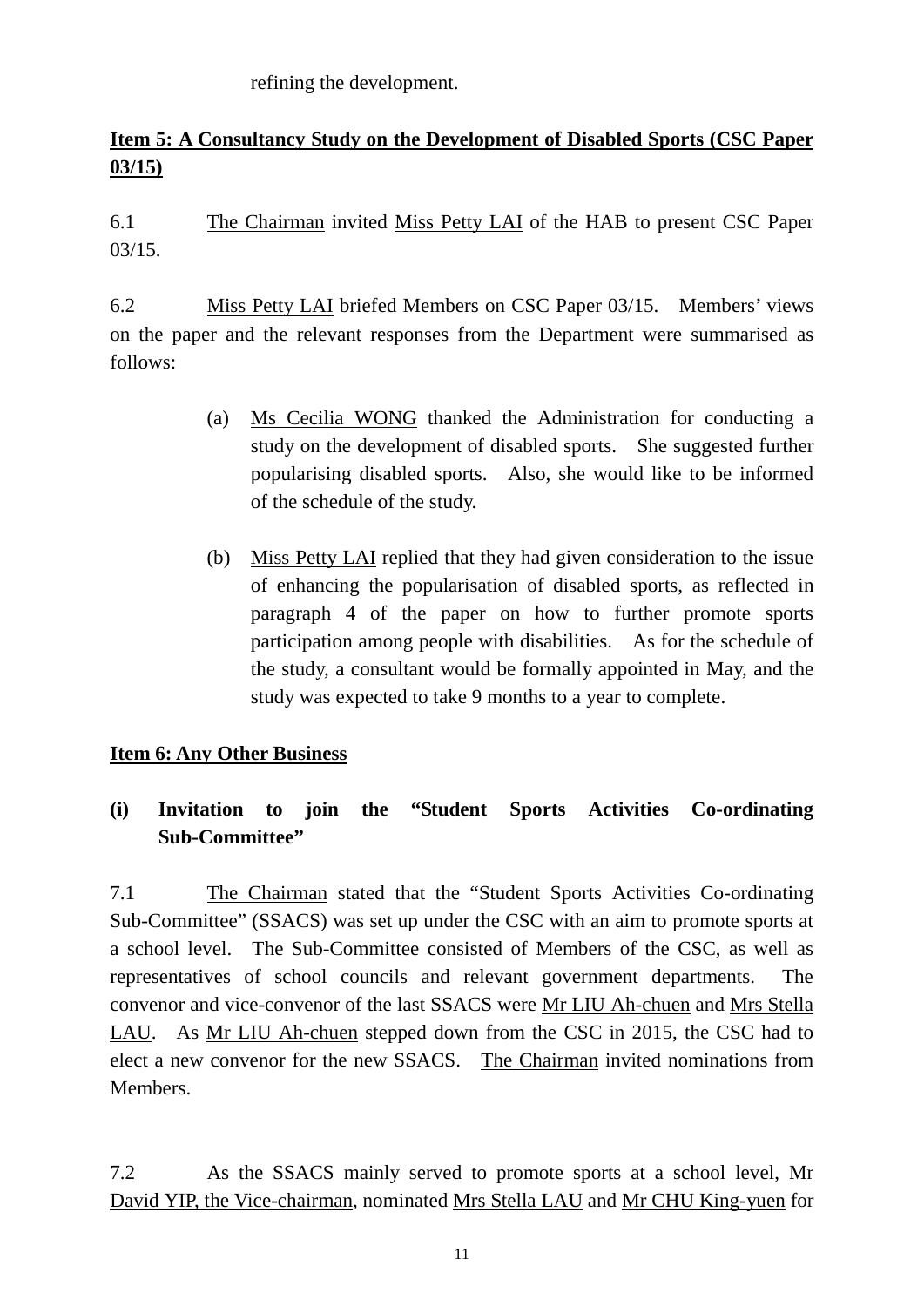convenor and vice-convenor. Not only was Mrs Stella LAU a school principal, but she had also served as the vice-convenor of the SSACS for years, making her a seasoned candidate for the task, whereas Mr CHU King-yuen was also a school principal of many years with rich experience in promoting sports in schools. He was confident that the SSACS would, under their lead, continue to boost sports development in campuses.

7.3 The Chairman thanked Mr David YIP for nominating Mrs Stella LAU and Mr CHU King-yuen for convenor and vice-convenor of the SSACS. He believed the two Members were suitable candidates for the posts. Without further input from other Members, the Chairman announced that Mrs Stella LAU and Mr CHU King-yuen were the convenor and vice-convenor of the new SSACS. As Mrs Stella LAU was excused today and Mr CHU King-yuen had just left the meeting, the Secretariat was asked to inform them of the arrangement after the meeting. Also, the Chairman invited Members who were interested in joining the SSACS to hand in their reply slips to the Secretariat after the meeting. Members noted the arrangement.

(Post-meeting note: The Secretariat phoned Mrs Stella LAU and Mr CHU King-yuen on 23 and 24 March respectively, inviting them to serve as the convenor and vice-convenor of the new SSACS. Both of them accepted the invitation.)

## **(ii) Hong Kong and Shanghai Summer Sports Camp for Youth 2015**

7.4 Ms Joanne FU of the LCSD reported that the Hong Kong and Shanghai Summer Sports Camp for Youth was one of the initiatives under the Sports Exchange and Co-operation Programme Agreement signed between the Home Affairs Bureau of the Government of the Hong Kong Speical Administrative Region and the Shanghai Administration of Sports in 2004. The programme aimed at promoting sports exchange between the youth of the two cities through summer camp activities. Since 2005, the two cities had taken turns to host the activity. The camp last year, the ninth of its kind, was held from 11 to 15 August 2014 at Jincai High School in Shanghai and featured sports exchange activities in basketball, volleyball and tennis. The camp this year was scheduled to be held from 20 to 24 July (Monday to Friday) in Hong Kong. The activities of the past exchange camps held in Hong Kong mainly took place at campsites of the LCSD. This year, with the redevelopment of the Hong Kong Sports Institute (HKSI) reaching completion, the camp would be held at HKSI, which would offer a comprehensive training environment and facilities for students of the two cities. Exchange activities to be featured and relevant arrangements were still under discussion with the Shanghai Administration of Sports. Last year, Mrs Cecilia WONG and Dr Simon YEUNG served as Head and Deputy Head of the Hong Kong Delegation and led our young athletes to Shanghai. In line with previous